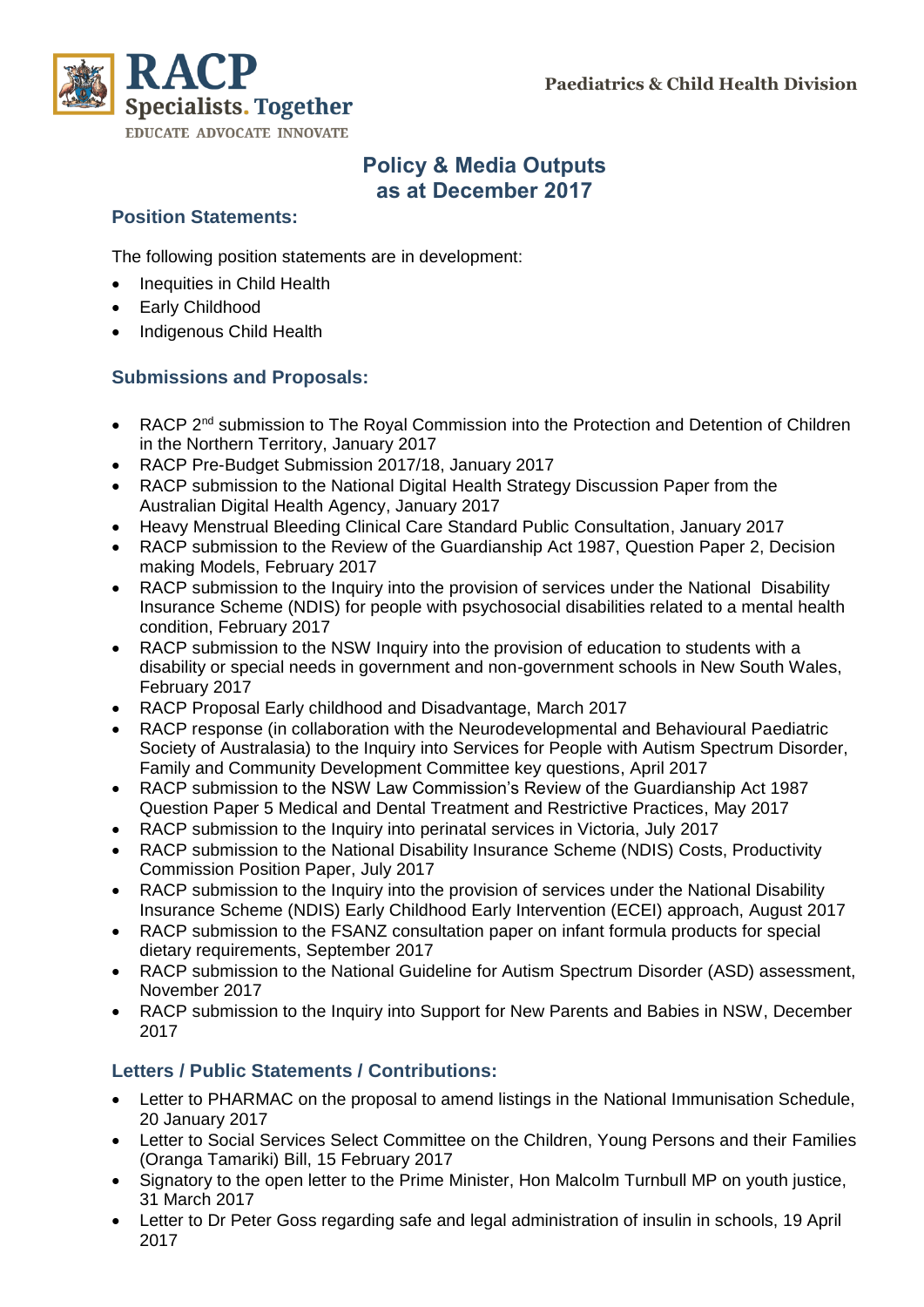

EDUCATE ADVOCATE INNOVATE

- Letter to Commonwealth Chief Medical Officer, Prof Brendan Murphy, on denying child care access to children who are not (fully) immunised, 28 April 2017
- Letter to Queensland Health National Framework for Maternity Services, 1 May 2017
- Letter to The Royal Australian and New Zealand College of Obstetricians and Gynaecologists for feedback on and endorsement of the Maternity Care in Australia Framework, 1 May 2017
- Letter to Global Initiative to End All Corporal Punishment of Children on the Rights of Persons with Disabilities and ending corporal punishment of children in Australia, 13 June 2017
- Letter to the Ethics Centre providing feedback on the Proposed Amended Terms of Reference for the independent Marketing in Australia of Infant Formula (MAIF) Tribunal, 16 June 2017
- Letter in respect of RACP submission to Northern Territory Alcohol Policies and Legislation Review, 29 June 2017
- Letter to QLD Health, Communities, Disability Services, and Domestic and Violence Prevention Committee on Child Protection Reform Amendment Bill 2017, 29 August 2017
- Letter to Communicable Diseases Control Branch relating to the South Australian Public Health (Immunisation and Childhood Care Services) Amendment Bill 2017, 30 August 2017
- Letter to The Royal Australian and New Zealand College of Obstetricians and Gynaecologists further feedback on the Maternity Care in Australia Framework, 20 October 2017
- Signatory to the Open Statement to the Prime Minister, Premiers and Chief Ministers: Ensure national action on the Report of the Royal Commission into the Protection and Detention of Children in the Northern Territory, 20 November 2017
- Joint media statement led by the Human Rights Law Commission advocating to raise the age of criminal responsibility from 10 to 14, 21 November 2017
- Letter to Minister for Health, Northern Territory Government on 'Starting Early for a Better Future – Early childhood development in the Northern Territory 2018-2028', 30 November 2017

| RACP Pre-Budget Submission 2017-2018                                            | 13 January 2017   |
|---------------------------------------------------------------------------------|-------------------|
| It's just not cricket - alcohol sponsorship impacting children                  | 22 January 2017   |
| <b>Silly season is non-stop for Australian sports</b>                           | 22 February 2017  |
| Parents not tuned in to health impact of alcohol ad loophole                    | 23 March 2017     |
| <b>Cricket Australia drops ball with another alcohol sponsor</b>                | 28 March 2017     |
| More needs to be known about ADHD variations                                    | 8 May 2017        |
| RACP calls for health equity in all government policies                         | 26 May 2017       |
| Doctors to explore health issues in Refugee Week 2017                           | 20 June 2017      |
| <b>RACP submission to NT alcohol review</b>                                     | 7 July 2017       |
| Seal the loophole for alcohol advertising and sports                            | 10 July 2017      |
| World Hepatitis Day: Tackling a global health threat                            | 27 July 2017      |
| New 'Evolve' recommendations to improve obstetric and paediatric care           | 3 August 2017     |
| RACP: Make health equity the norm                                               | 10 August 2017    |
| RACP: Make healthy housing the norm                                             | 18 August 2017    |
| Asylum-seekers must be transferred for safe care                                | 22 August 2017    |
| RACP: Make good work the norm                                                   | 23 August 2017    |
| <b>RACP - Government should heed the evidence</b>                               | 5 September 2017  |
| <b>RACP supports marriage equality for LGBTI Australians</b>                    | 8 September 2017  |
| RACP: Make health equity the norm                                               | 11 September 2017 |
| RACP: Make whanau wellbeing the norm                                            | 12 September 2017 |
| Doctors criticise gay conversion therapy remarks in marriage equality<br>debate | 18 September 2017 |

#### **Media Releases:**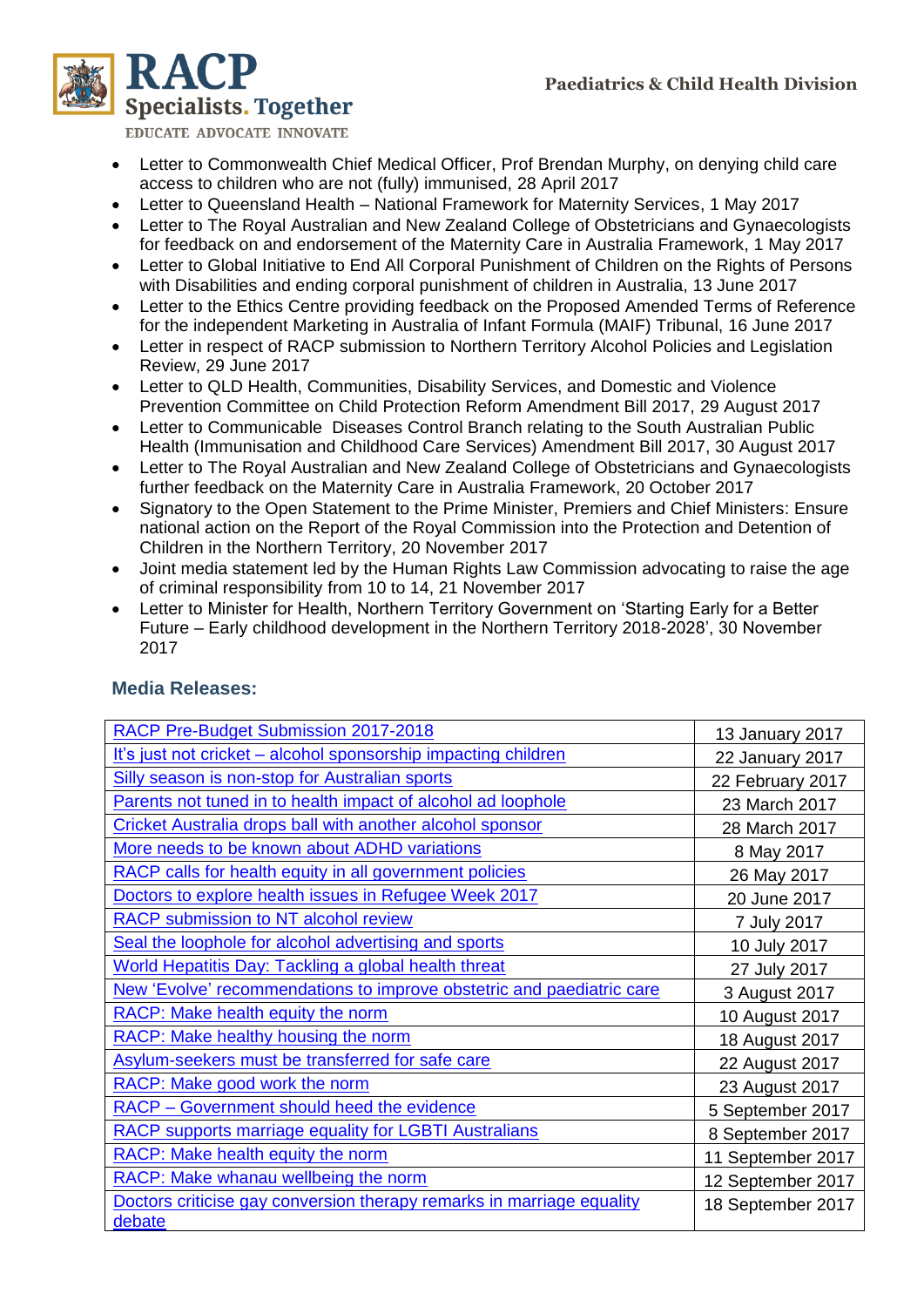

EDUCATE ADVOCATE INNOVATE

| Unnecessary x-rays for children, five+ meds risky for those 65+ and better      | 25 September 2017 |
|---------------------------------------------------------------------------------|-------------------|
| support for keeping people at work among new medical recommendations            |                   |
| Alcohol promotion and sport – kids are the collateral damage                    | 27 September 2017 |
| RACP calls for release of asylum seekers in detention                           | 27 September 2017 |
| Close loophole to reduce children's exposure to alcohol advertising             | 5 October 2017    |
| Opinion piece: LGBTI parenting: 'Love it seems, is the most important           | 12 October 2017   |
| ingredient                                                                      |                   |
| Opinion piece – reducing children's exposure to alcohol advertising during      | 25 October 2017   |
| sports programs                                                                 |                   |
| Deliver marriage equality without delay                                         | 15 November 2017  |
| Doctors welcome Royal Commission findings into Northern Territory youth         | 20 November 2017  |
| detention                                                                       |                   |
| Doctors, lawyers, experts unite in call to raise age of criminal responsibility | 21 November 2017  |
| New guide to pregnancy and work                                                 | 29 November 2017  |
| Doctors want tighter restrictions on alcohol advertising                        | 1 December 2017   |

# **External Roundtables/Meetings – RACP/PCHD representation:**

| <b>Name of Meeting</b>                                                                           | Representative      | Date of meeting         |
|--------------------------------------------------------------------------------------------------|---------------------|-------------------------|
| Australian Research Alliance for Children and Youth<br>(ARACY) 2017 Annual General Meeting (AGM) | Dr Margie Danchin   | 4 April 2017            |
| National Community Child Health Council (NCCHC)<br>meeting                                       | Dr Deirdre White    | 25 May 2017             |
| National Summit on Overdiagnosis                                                                 | Dr Rebecca Nogajski | 20 July 2017            |
| National Community Child Health Council (NCCHC)                                                  | Dr Mary Burke       | 9 & 10 November<br>2017 |

# **Current External Appointments – RACP/PCHD representation:**

| <b>Name of External Body</b>                                                    | Representative         | Date/Term of<br>office             |
|---------------------------------------------------------------------------------|------------------------|------------------------------------|
| National Tuberculosis Advisory Committee (NTAC)                                 | <b>Prof Ben Marais</b> | May 2016 -<br>May 2021             |
| NSW Health SSCPU, SoCP - Paediatric<br>Nephrology Working Group                 | Dr Anne Durkan         | August 2016 -<br>current           |
| Perinatal Society of Australia and New Zealand<br>Policy Committee (PSANZ)      | Dr Jane Alsweiler      | September 2016 -<br>September 2018 |
| Autism Spectrum Disorder (ASD) Diagnosis<br><b>Guideline Steering Committee</b> | Dr Jacqueline Small    | October 2016 -<br>October 2017     |
| NSW Health SSCPU. SoCP - General Paediatrics<br><b>Working Group</b>            | Dr Hala Katf           | October $2016 -$<br>current        |
| NSW Health SSCPU. SoCP - Paediatric<br><b>Rehabilitation Working Group</b>      | Dr Simon Paget         | October $2016 -$<br>current        |
| NSW Health SSCPU. SoCP - Paediatric Clinical<br><b>Genetics Working Group</b>   | Dr Carolyn Ellaway     | January 2017 -<br>current          |